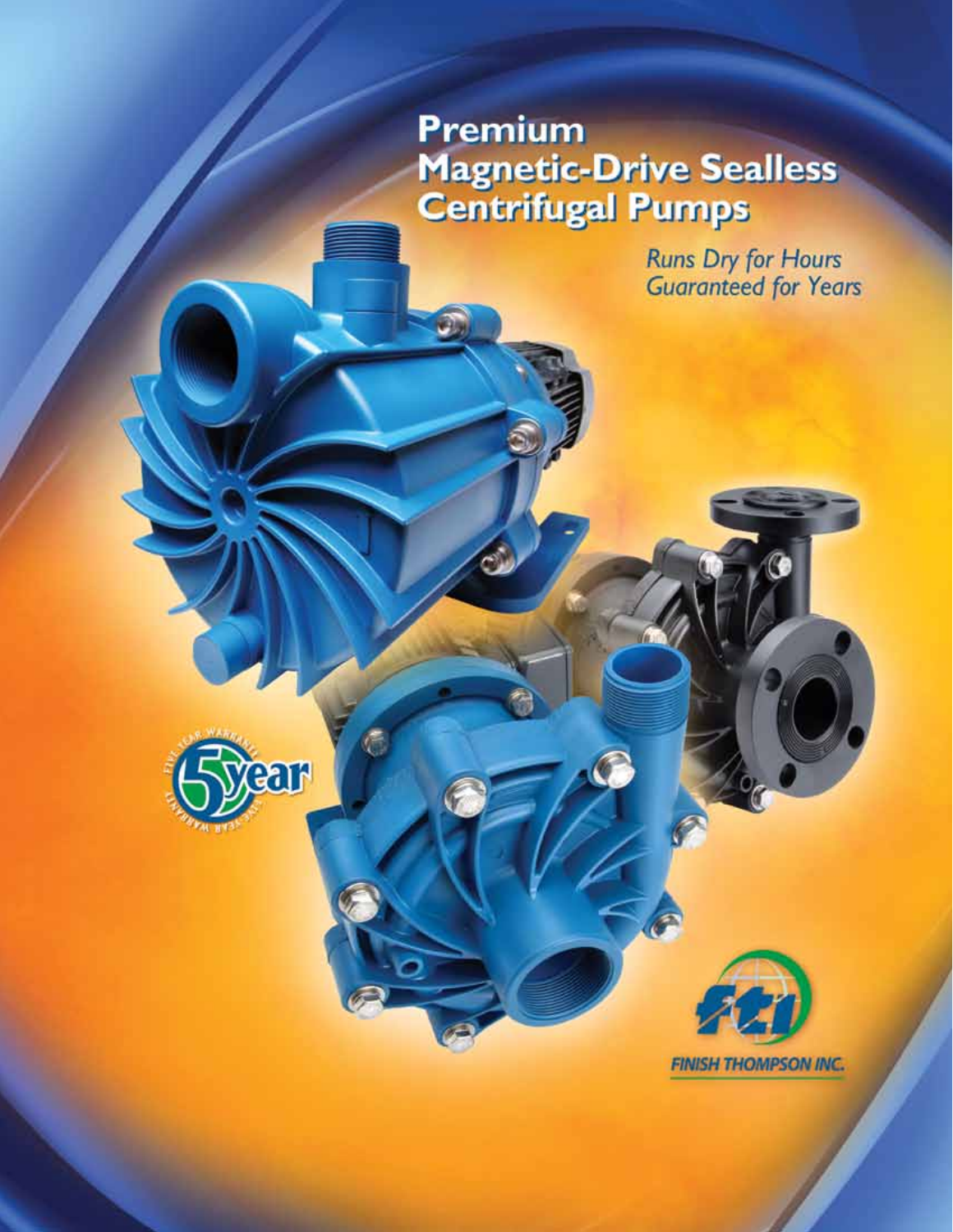# **Supreme Efficiency, Reliability and Performance**

## **The DB Series**

*- Flooded Suction -*

T*he DB Series magnetic drive pump is the new standard for hydraulic efficiency and corrosive fluid handling.*

*With design-aided magnetic flux and computational fluid dynamics technology, the DB Series packs all the high-pressure, fluid-handling punch you would expect from a Finish Thompson pump.*

*Born from painstaking, extensive R & D effort, the efficiency of the DB Series lowers energy consumption and operating costs over the long life cycle of the pump.*

*Constructed from Polypropylene or PVDF, the DB Series operates durably in the most corrosive of environments. It can even run dry without damage.*

*This rock solid embodiment of technological advancement is superior in precision, performance and reliability to other pumps on the market.*

*That's why we offer the industry's best five-year warranty. And why everyone else is undoubtedly heading back to the drawing board.*

## **The SP Series**

*- Self Priming -*

*Big on power, yet short on energy consumption, the SP Series from Finish Thompson is one of the most ver*satile -- and economical -- centrifugal pumps on the *market.*

*Backed by an industry best five-year warranty, it is perfect for applications difficult for ordinary centrifugal pumps, such as pumping fluid from below grade, emptying tanker trucks or rail cars, transferring fluids from the top of tall bulk storage tanks to reduce the possibility of leaks from sidewall-mounted bulkhead fittings, overcoming piping systems that tend to have trapped or entrained air, or when optimum run-dry protection is needed.*

*The exclusive SP Series combines deep-lift capabilities (up to 25 feet/7.6 meters) and lightning-fast priming (18 feet/5.5 meters in 90 seconds) with the advantages of magnetic drive technology--ensuring ease of operation with no seal replacement, no leaks and the capability to run dry without damage.*

*Its innovative design and corrosion-resistant materials make the SP Series ideal for handling even the most difficult applications.*



**DB Series SP Series**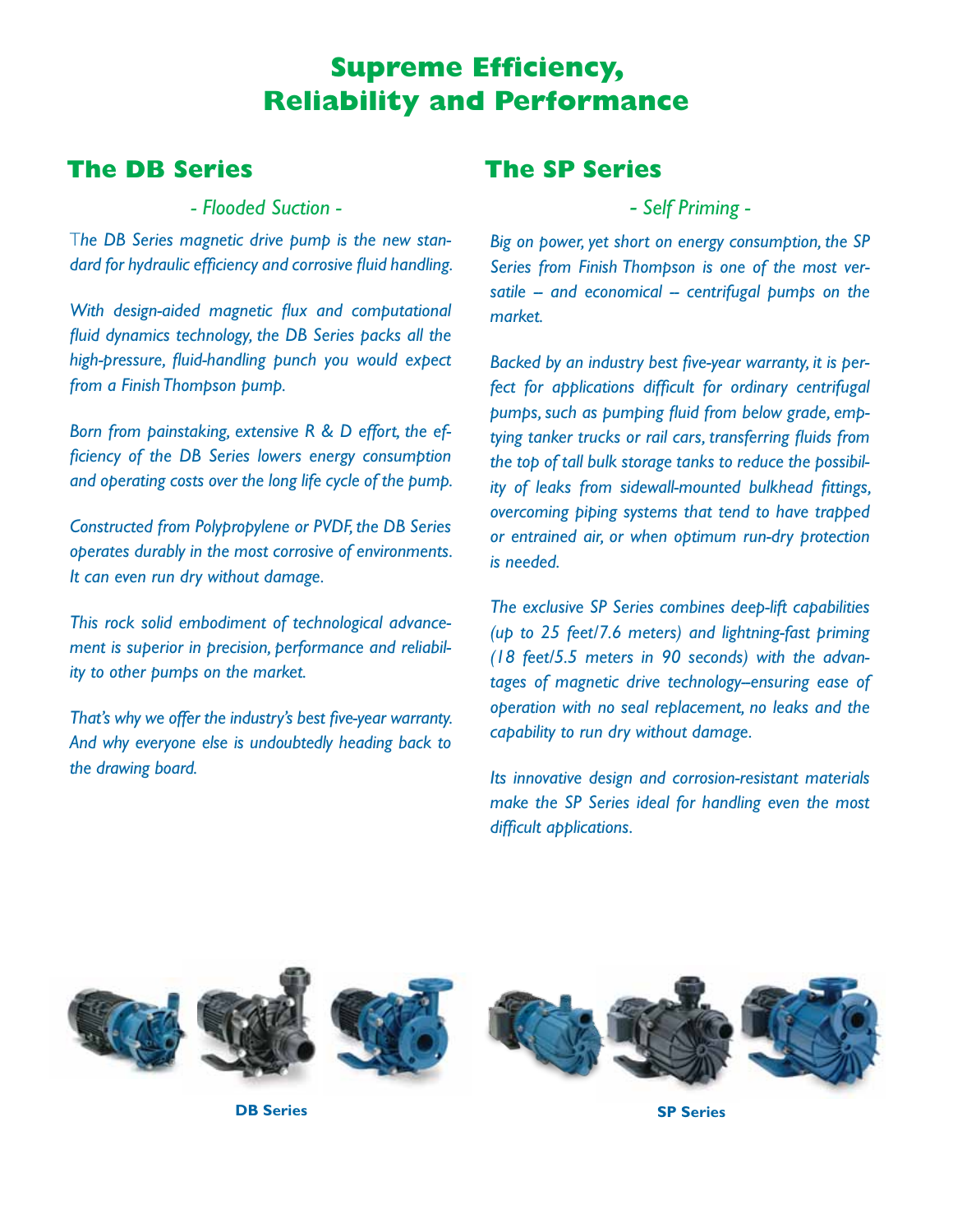# **DB / SP Series Technical Specifications**

## **Features**

- *+ Close-coupled design*
- *+ Polypropylene or PVDF construction*
- *+ Replaceable shaft*
- *+ ISO 1940 G2.5 balancing*
- *+ Mounts to NEMA and IEC motor frames*
- *+ Mounts to motor without disassembly*
- *+ Back pullout design*
- *+ Five-year warranty*
- *+ CE certified*
- *+ ATEX available (DB only)*

### **Capabilities**

- *+ Up to 70% operating efficiency*
- *+ High working pressure up to 90 psi*
- *+ High specific gravity handling over 1.8\**
- *+ Maximum viscosity: DB - 150 cP SP - 50 cP*
- *+ Maximum Temperature: Polypropylene - 180º F (82º C) PVDF - 220º F (104º C)*

## **SP Series Specific Capabilities**

- *+ SP retains fluid for re-priming when shut off without a check valve*
- *+ SP lifts up to 25 feet (7.6 meters)\*\**
- *+ SP primes up to 18 feet (5.5 meters) in 90 seconds\*\*\**

\* Specific gravity affects lift capability. Divide 25 feet (7.6 meters) by the specific gravity to determine maximum lift. **NOTE:** SP Series is not recommended

\*\* Lift determined on fresh, cold water. \*\*\* With maximum diameter impeller.

## **Industries & Applications**

- + *Chemical manufacturing*
- *+ Metal plating/working*
- *+ Wastewater treatment*
- *+ Fume scrubbing*
- *+ Mining*
- *+ Paper mills*
- *+ Printing*
- *+ Pharmaceutical processing*
- *+ Agriculture*
- *+ OEM equipment supply*
- *+ General pump applications*

#### **SP Series:**

- *+ Sumps*
- *+ Underground storage tanks*
- *+ Rail and tanker cars*
- *+ Over-the-wall applications*
- *+ Tanks with an opening on top*
- *+ Piping systems that tend to have trapped or entrained air*

for pumping flammable liquids.







**Engineered by computational fluid dynamics & Finite Element Analysis**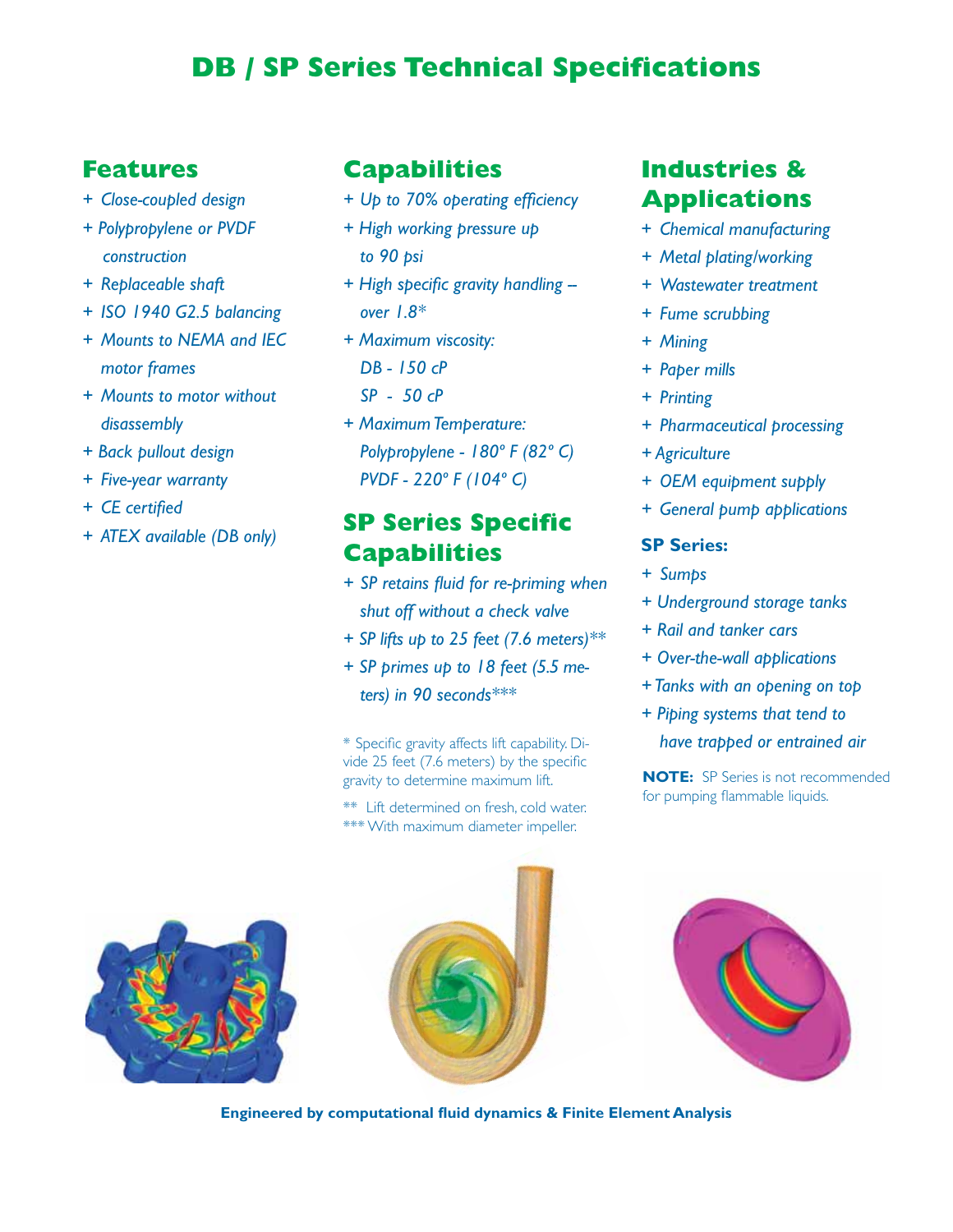# **DB & SP Premium Features**



#### **1. Thermoplastic Casing**

*Produces equivalent pump performance at both 60 Hz and 50 Hz operation. SP casing functions as a fluid reservoir featuring a molded-in "gooseneck" suction passage eliminating the need for internal check valves.*

#### **2. O-ring**

*On SP models, creates airtight seal between the inner volute and "gooseneck" suction passage. Helps maintain vacuum required for proper priming.*

#### **3. Multiple Connections**

*NPT or BSP threaded, raised-face adjustable flanges, or union connections*

#### **4. Separator Plate**

*Allows liquid to flow to the impeller and discharge the air/liquid mixture created during priming back into the fluid reservoir. (SP only)*

#### **5. Inner Volute**

*Allows air to be efficiently removed from the suction passages for fast priming. (SP only)*

#### **6. Impeller**

*Two-piece impeller design allows impeller to be changed without having to replace inner drive.* 



#### **7. Run Dry System/Magnet Technology**

*The DB and SP can run dry for hours without damage when equipped with a chemical grade carbon bushing.* 

*Neodymium magnets are the most powerful and efficient magnets available. Inner magnets are completely encapsulated in unfilled polypropylene or PVDF to prevent corrosion of the magnets.* 

#### **8. Easy Set Outer Drive**

*Measurement-free outer drive ensures optimum magnet alignment and easy motor installation.* 

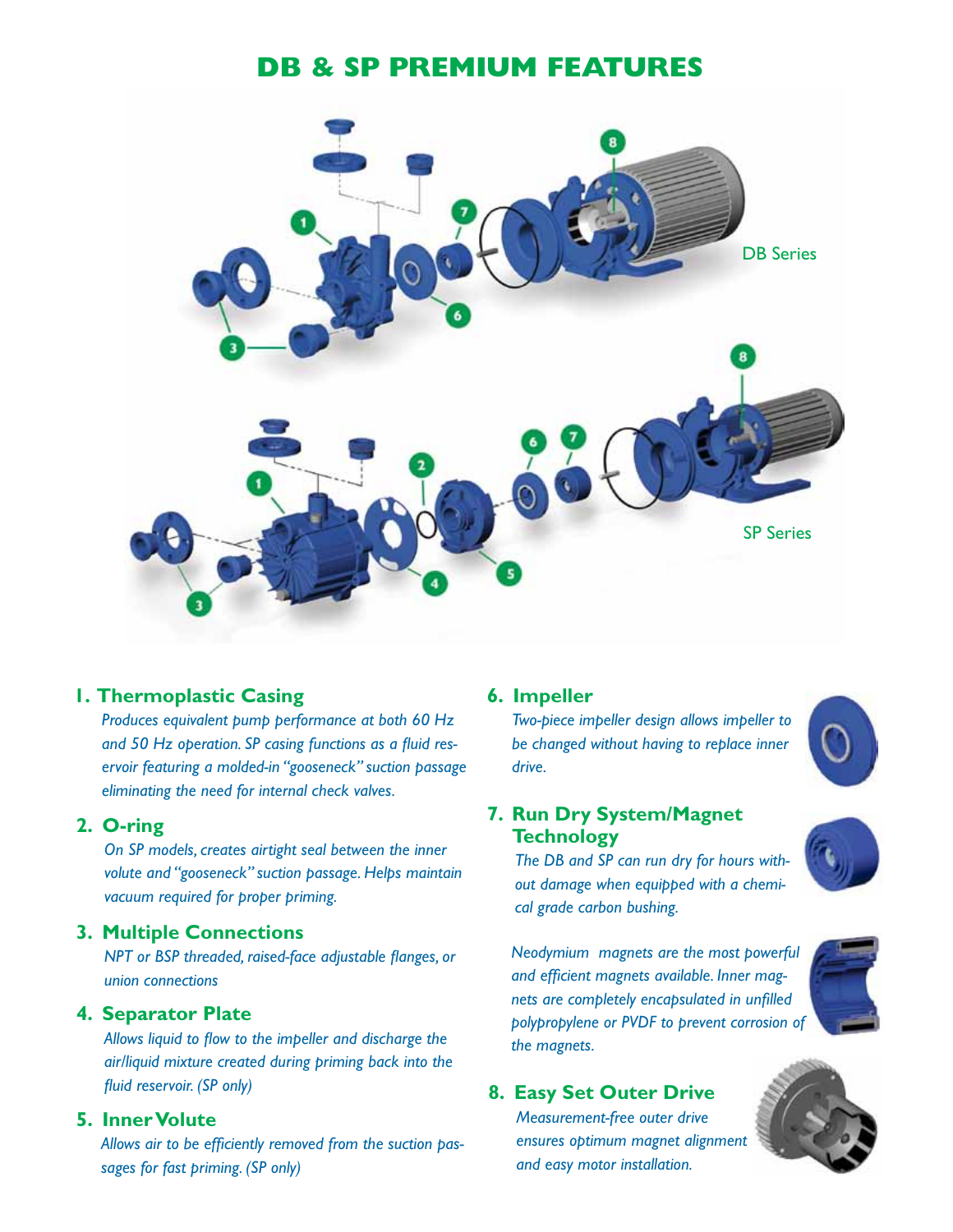# **SP Principles of Self-Priming**



**1** *During pump installation, the priming housing is filled through the fill port.*

**2** *As priming begins, air in the suction piping mixed with liquid in the priming chamber forms a vacuum in the inner volute. As they separate, the air rises out of the discharge piping while the liquid returns to the priming chamber.*

**3** *The circulation process continues until liquid replaces all the air in the suction piping, beginning the pumping process.*

**4** *When the pump is shut off, the priming chamber's gooseneck design ensures that enough liquid is retained for efficient re-priming.*

## **SP Applications**



**1** *Transfer from top of rail cars or tanker trucks to bulk storage.*



**3** *Pump from underground sumps or pits to treatment tanks.*



**2** *Transfer from bulk storage to process or day tanks.*



**4** *Pump from underground storage tanks to process or day tanks.*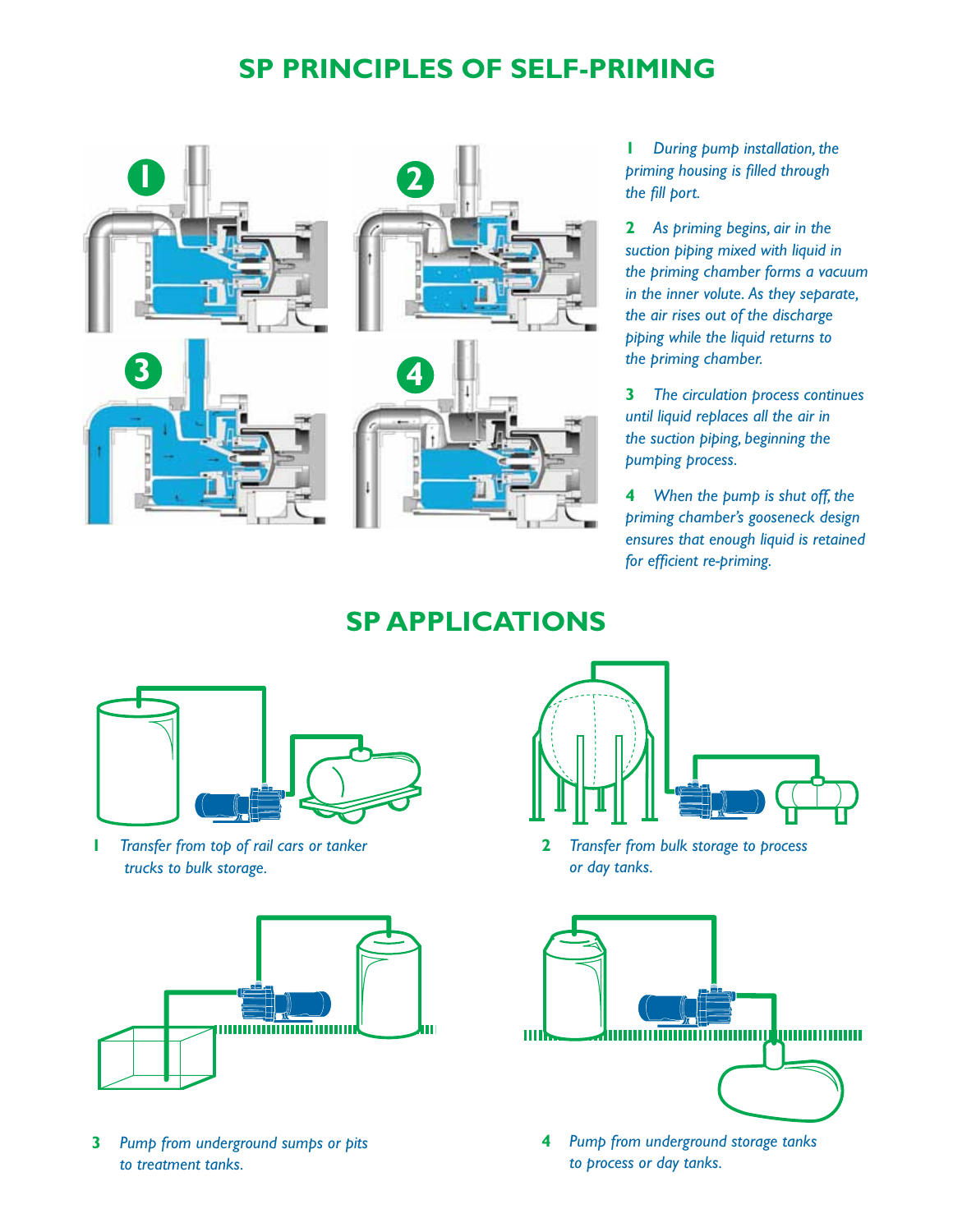

*Note: Contact the factory or download the curve book for DB22 closed impeller performance at 2900 rpm.*



*Note: SP curves based on flooded suction. Contact the factory or download the curve book for performance at various lifts.*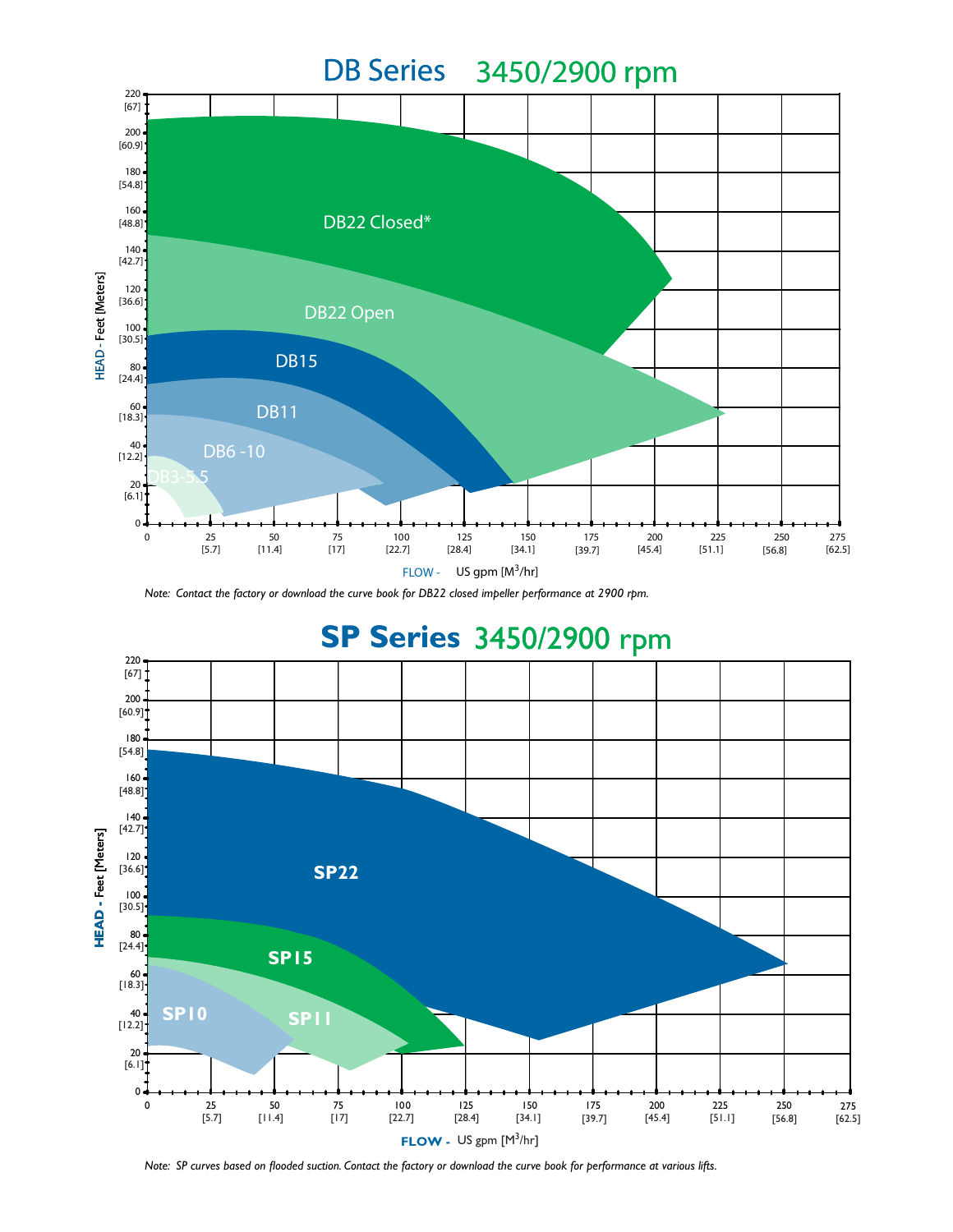# **DB / SP Materials of Construction**



*NOTE: The foot is offered only on the DB 11 & 15 and the SP 11 & 15 models*

| <b>Item</b>     | <b>Description</b>                                           | <b>Polypropylene Models</b>                                                 | <b>PVDF Models</b>                                               |
|-----------------|--------------------------------------------------------------|-----------------------------------------------------------------------------|------------------------------------------------------------------|
| 1, 2, 3, 15, 16 | Housing, impeller, barrier,<br>separator plate, inner volute | Glass-fiber reinforced<br>polypropylene                                     | Carbon-fiber reinforced<br><b>PVDF</b>                           |
| 4               | Housing thrust ring, inner<br>volute thrust ring             | High-purity alumina ceramic, silicon carbide                                |                                                                  |
| 5               | Barrier thrust ring                                          | High-purity alumina ceramic                                                 |                                                                  |
| 6               | Impeller thrust ring                                         | Molybdenum disulfide filled PTFE, silicon carbide                           |                                                                  |
| 7               | Inner drive magnet                                           | Neodymium iron boron mag-<br>nets encapsulated in unfilled<br>polypropylene | Neodymium iron boron<br>magnets encapsulated in<br>unfilled PVDF |
| 8               | Outer drive magnet                                           | Nickel-plated neodymium iron boron magnets / steel                          |                                                                  |
| 9               | <b>Bushing</b>                                               | Carbon, PTFE, high purity alumina ceramic, silicon carbide                  |                                                                  |
| 10              | Shaft                                                        | High purity alumina ceramic, Hastelloy C, silicon carbide                   |                                                                  |
| 11, 12, 13      | O-ring                                                       | FKM, EPDM (Simriz®, Kalrez® - DB only)                                      |                                                                  |
| 4               | Motor adapter                                                | Glass-fiber reinforced polypropylene and/or ductile iron                    |                                                                  |
| 17              | Fill/drain plugs (SP only)*                                  | Polypropylene                                                               | <b>PVDF</b>                                                      |

*Kalrez® is a registered trademark of DuPont Performance Elastomers*

*Simriz® Perfluoroelastomer is a registered trademark of the Simrit® division of Freudenberg-NOK*

*Hastelloy® C is a registered trademark of Haynes International, Inc.*